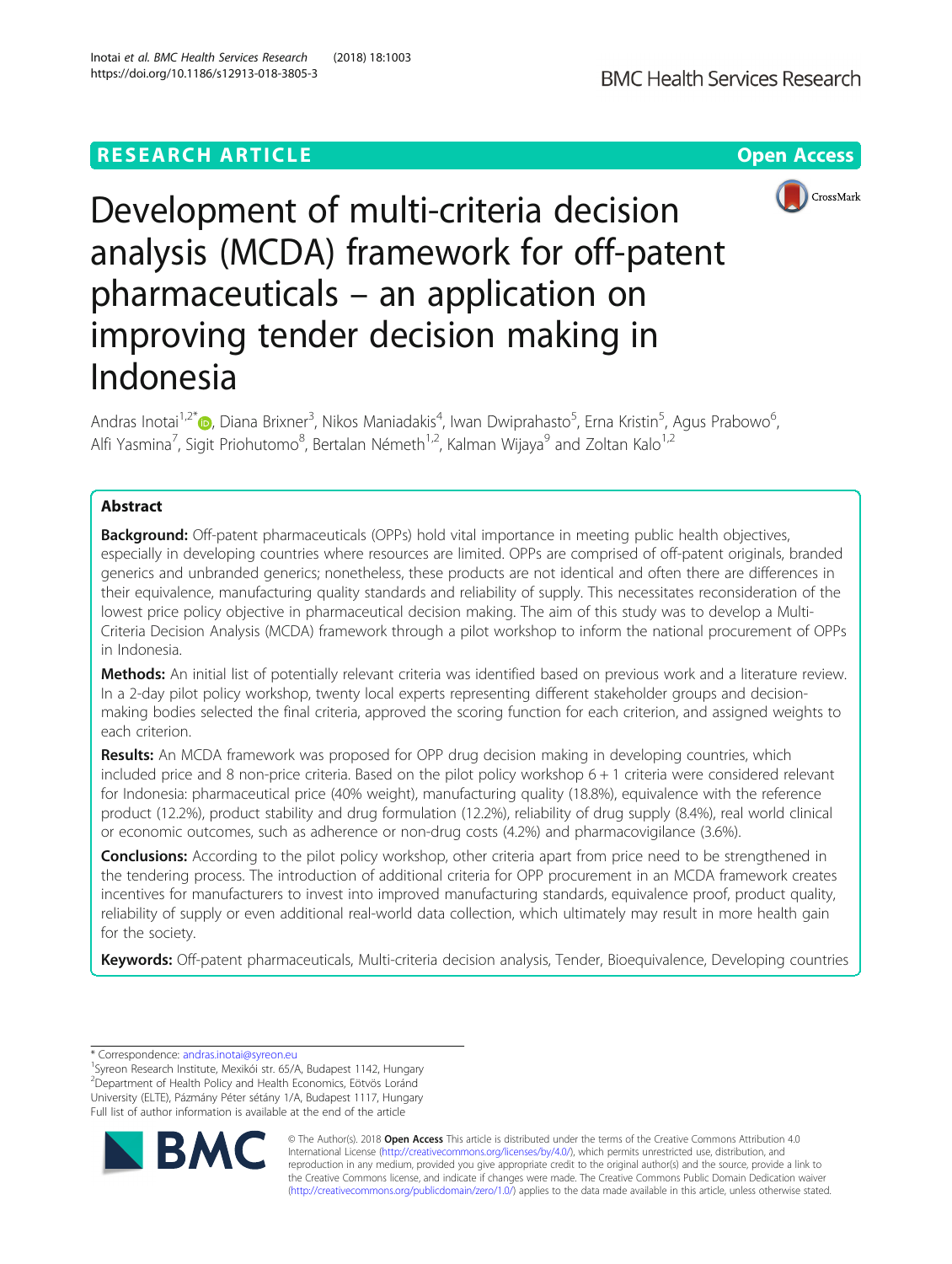## Background

#### Current policy objectives for OPPs

Off-patent pharmaceuticals (OPPs) are among the most widely used health care technologies in many diseases with a large impact on public health. As first line treatments for many chronic conditions  $[1-3]$  $[1-3]$  $[1-3]$  $[1-3]$ , the success of public health policies in improving the health status of total population highly depends on the success of OPP policies, especially in developing countries where health care resources are even more limited to cover significant unmet need [[4\]](#page-11-0). The lowest price is often considered the main efficiency criterion of OPP policies by health care decision makers. While this approach assumes that OPPs (comprising off-patent originals, branded generics and unbranded generics) are associated with the same attributes as their reference products in terms of quality, real world effectiveness or stability, there are shortcomings even in developed countries with high regulation standards [\[5](#page-11-0)]. Obviously, even more concerns could be raised against this policy objective in developing countries with a less highly regulated pharmaceutical system.

## Limitations of lowest price policy objectives in developing countries

In the developed countries, bioequivalence (BE) has been fully adapted as a requirement for generics. However, in most developing countries even pharmaceutical equivalence (PE) has not yet been implemented for copies of original OPPs. Similarly, while in developed countries, Good Manufacturing Practice (GMP) according to EU/ Pharmaceutical Inspection Co-operation Scheme (PIC/ S) standards including regular audits is considered to be a guarantee of constantly high product quality, in several developing countries even the lower WHO GMP standard has not yet been adapted [[5\]](#page-11-0). Capacity problems of manufacturers, lack of profitability, inefficiencies of regulatory processes or pharmaceutical tendering, increasing demand, quality issues, unstable political or economic environments and inefficient distribution systems are among the concerns which are even more specific to increasing drug shortages not only in developing countries but also in developed European countries  $[6, 7]$  $[6, 7]$  $[6, 7]$  $[6, 7]$ . These factors necessitate the consideration of multiple criteria in drug decision making especially in developing countries.

## Current procurement framework for off-patent pharmaceuticals in Indonesia

Indonesia has been using the Universal Health Coverage (Jaminan Kesehatan Nasional, JKN) since 2014, wherein the e-Purchasing procedure has been established for drug procurement for the national formulary. The drug prices and volumes to be annually utilized for the JKN program are listed in the E-Catalogue system by the National Commitment Officer (Pejabat Pembuat Komitmen, PPK). This procurement data is included in the National Procurement Portal (later known as Drug Procurement List) which is classified into single and multiple source (OPP) products. Single source products are evaluated by a committee through negotiation processes and multiple source products through public tenders. Tender evaluations are determined by price and non-price criteria (for example, quality and supply capacity)  $[8, 9]$  $[8, 9]$  $[8, 9]$  $[8, 9]$ . However, the limited consideration of critical parameters in the current methodology, including failures in hospital estimations on the required drugs calculation (RKO), E-Catalogue and manual procurement as well as variation of drug distribution processes all lead to the nationwide pharmaceutical supply shortages for several drugs [[10](#page-11-0), [11\]](#page-11-0).

## Need for multi-criteria decision making in OPPs

A Multi-Criteria Decision Analysis (MCDA) framework could support the decision-making process by aggregating multiple policy objectives [[12\]](#page-11-0). It is a methodology for appraising alternatives on individual, often conflicting criteria, and combining them into one overall appraisal [[13,](#page-11-0) [14\]](#page-11-0). Each criterion considered in MCDA has a relative weight within the final evaluation reflecting its relative importance within the decision context. The subject of the evaluation is scored according to how it performs within each criterion. The aggregation of the scores received for each criterion multiplied by their relative weights results in a composite score. The scores of each alternative option can be compared to improve the objectivity, transparency and consistency of decision making. This tool has been increasingly used in health care to facilitate a wide spectrum of decision problems [[15,](#page-11-0) [16\]](#page-11-0). For example, application of MCDA in the off-patent sector is now considered in China to inform Beijing tendering decisions and Egypt for vaccine tenders [[17,](#page-11-0) [18\]](#page-11-0).

#### Previous work in this concept

In order to improve the evidence base of theoretical and practical implementation levels of making decisions in the off-patent sector in developing countries, an International Outcomes Research Board (IORB) including experts from academic, public and private sectors was established and held multiple workshops. One of the key deliverables of these workshops was the MCDA 'Simple Scoring' tool adapted for off-patent products to overcome one frequently mentioned barrier of MCDA, which is, that it is too complex for local decision makers to use, especially without previous experience. The Board identified a list of 22 criteria that could potentially be used to evaluate and make multiple policy decisions about off-patent medicines including their pricing, reimbursement, formulary listing, drug procurement, prescription, authorization and research. The 22 criteria,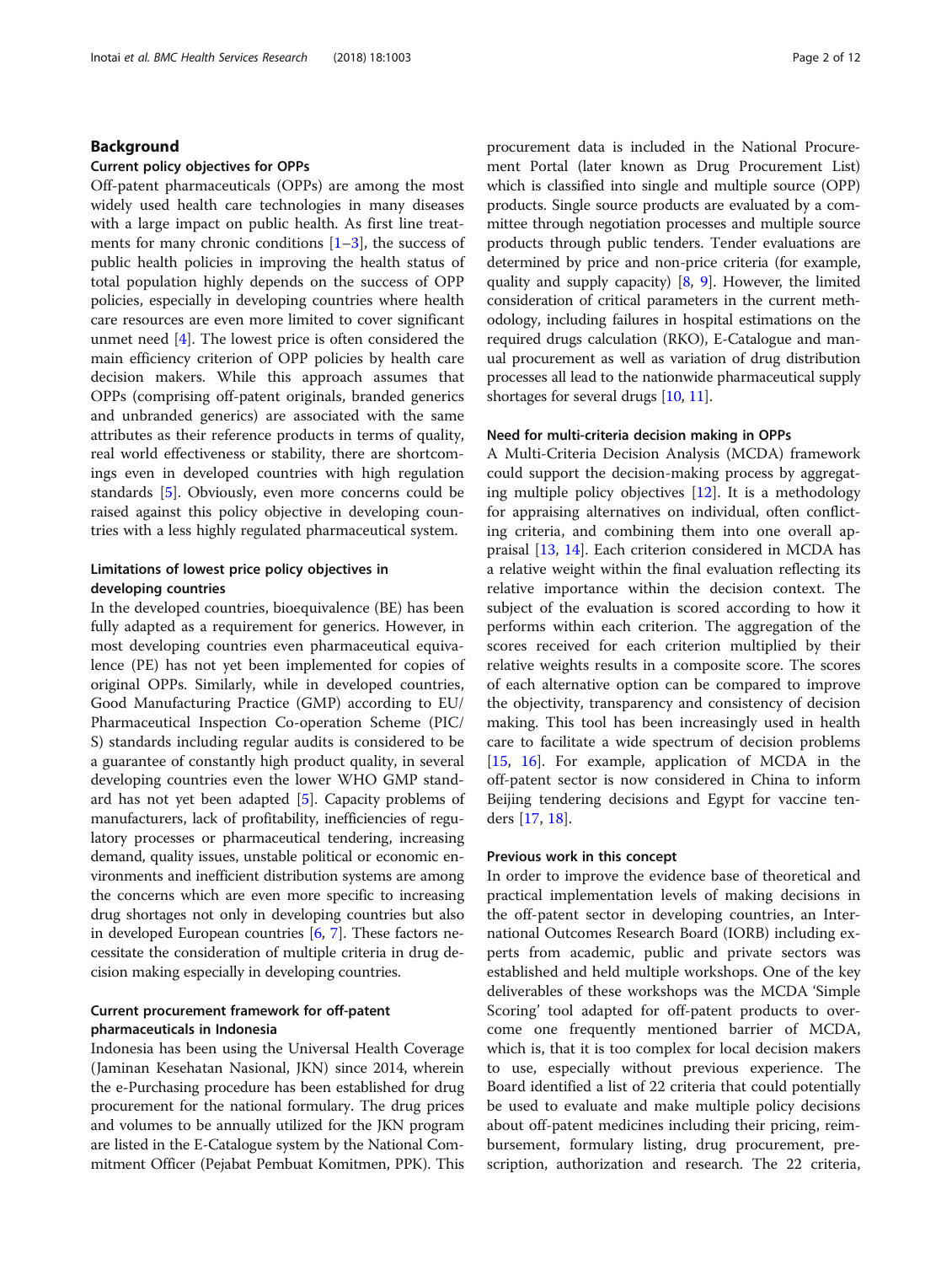presented on September 6th, 2016 in the ISPOR MCDA Simple Scoring Educational Forum workshop in Singapore, represents a solid and scientifically rigorous basis for off-patent product evaluations which also allows for customization to the needs of developing countries [[5\]](#page-11-0).

The aim of this study was to develop, test and fine-tune a multi-criteria decision analysis framework on the basis of the MCDA 'Simple Scoring', designed to facilitate the decision-making process during the national procurement of off-patent pharmaceuticals in Indonesia.

## Methods

The development of the MCDA framework consisted of a preparatory part with a literature review and multiple teleconferences with Indonesian academic experts, and a 2-day on-site workshop in Jakarta with 20 experts representing different stakeholders in the national procurement of OPP procurement.

## Pre-workshop preparation

Seven potential decision contexts were identified in the literature review for MCDA application of OPPs including market authorisation, pricing, coverage/reimbursement, national or hospital formulary listing and national procurement or hospital tenders [\[5](#page-11-0)]. The Indonesian national procurement of OPPs was considered to be a relevant decision problem to be improved with the use of MCDA methodology.

A five-step evidence-based approach was used to prepare the initial criteria list. The 22 items in the 'Simple Scoring' MCDA framework by Brixner et al. was the starting point for criteria selection [[5\]](#page-11-0). The second step was to extend the scope of the 'Simple Scoring' framework with an additional literature review. The literature review identified 7 additional criteria. As a third step, in multiple teleconferences local academic experts from Universitas Gadjah Mada (UGM) provided an overview on current national procurement processes in Indonesia and indicated potential concerns with the current provision of OPPs. The objective of the fourth step was to reduce the criteria list to below 10–11 items in accordance with the recommendations of the International Society for Pharmacoeconomics and Outcomes Research (ISPOR), to reduce the complexity, but not sophistication, of it for future use [\[12\]](#page-11-0). Based on local insights the 29-item criteria list was reduced by excluding several criteria 1) with limited relevance for national procurement of OPPs in Indonesia (e.g. budget impact, cost effectiveness, order of entry) and 2) without explicitly defined scoring functions (MCDA scores should be derived by clearly defined rules or functions aiming to convert performance measurements into scores). In addition, to meet the principles of completeness, non-redundancy, non-overlap and preference independence recommended by ISPOR [[12](#page-11-0)],

some of the remaining criteria were merged. For example, Pharmaceutical equivalence, Interchangeability and Bioequivalence were all merged into a new criterion called 'Equivalence with the reference product'; and Technical assistance, Disease awareness & education and Continued Medical Education were merged into 'Added value services related to the product'. In the end, the draft list of the MCDA framework contained  $8 + 1$  mutually exclusive criteria, including 1) Equivalence with the reference (original) product, 2) Real world clinical or economic outcomes such as adherence or non-drug costs, 3) Product stability and drug formulation, 4) Quality assurance, 5) Macroeconomic benefit, 6) Reliability of drug supply, 7) Pharmacovigilance, 8) Added value service related to the product and 9) Price. The initial criteria list, along with their intended definitions and corresponding performance categories are listed in Table [1.](#page-3-0) As the final step, the relevance of this initial criteria list was validated by local academic experts from UGM.

#### Methodology of ranking and weighting criteria

The selection of ranking and weighting methodology was based on the typology of the ISPOR MCDA Task Force [[12\]](#page-11-0) and the review of scientific literature on MCDA methodology. In an initial screening, the following ranking and weighting methods were excluded: 1) those with less of a solid theoretical foundation, 2) those which were not able to be implemented through a voting system and 3) those methods which were time consuming considering the duration of the 2-day on-site workshop. Those methods remaining on the short list after the initial feasibility screening were ranked according to their simplicity/implementation time and solidity of methodology. Finally, the modified Simple Multi-Attribute Rating Technique (SMART) method for ranking and swing weighting were selected based on the decision of an expert panel as an optimal balance between feasibility and scientific rigor [\[19](#page-11-0), [20](#page-11-0)].

#### Preparation of an MCDA excel framework

An MCDA tool was developed in MS-Excel, with spreadsheets containing all criteria, the corresponding performance categories for each criterion and their scoring functions. Criteria weights were to be entered based on the SMART and swing weighting voting results of the workshop. The performance matrix (main evaluation sheet) of the Excel tool was designed to be applicable for routine use when comparing multiple competing products in the national procurement process. The performance of each product according to different criteria can be selected from drop-down menus linked to the corresponding performance categories. The draft MCDA tool was designed to translate the performance matrix of each product to an aggregate MCDA score according to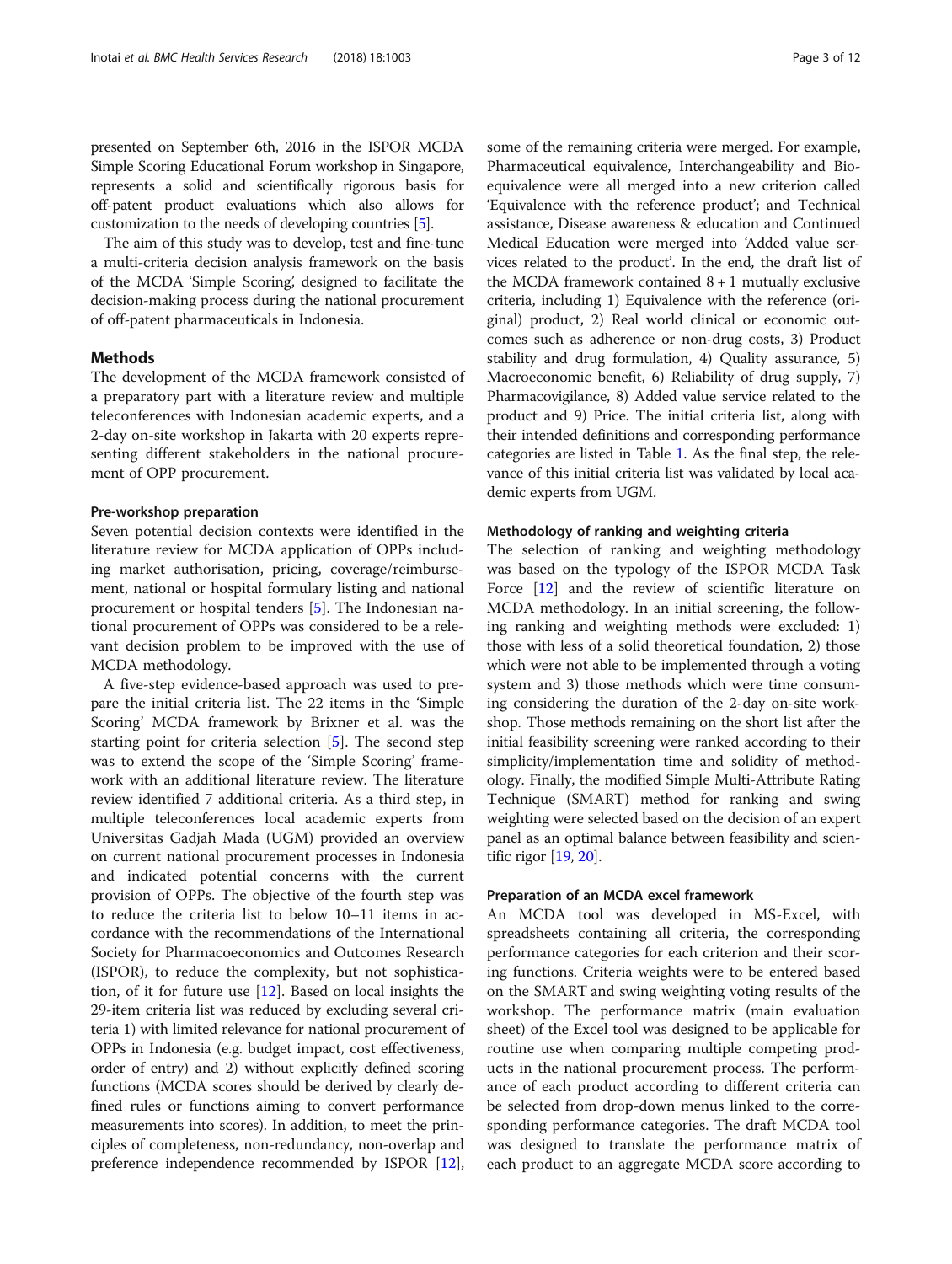## <span id="page-3-0"></span>Table 1 Draft list of criteria and performance categories

| Criteria                                                            | Intended definition                                                                      | Performance categories                                                                                                     | Test<br>case<br>1              | Test<br>case<br>2 | Test<br>case<br>3 | Test<br>case<br>4 | Pilot<br>workshop<br>outcome<br>of criteria |
|---------------------------------------------------------------------|------------------------------------------------------------------------------------------|----------------------------------------------------------------------------------------------------------------------------|--------------------------------|-------------------|-------------------|-------------------|---------------------------------------------|
| Equivalence with the<br>reference (original)                        | to capture evidence on health outcomes<br>from pharmaceutical-, bioequivalence- and      | - No data on pharmaceutical<br>equivalence                                                                                 |                                |                   |                   |                   | Included                                    |
| product                                                             | clinical trials (efficacy data from controlled<br>clinical settings)                     | - Pharmaceutical equivalence                                                                                               |                                |                   |                   |                   |                                             |
|                                                                     |                                                                                          | - Interchangeability defined<br>based on local criteria                                                                    | $\boldsymbol{\mathsf{X}}$      |                   |                   |                   |                                             |
|                                                                     |                                                                                          | - Bioequivalence proven based<br>on local criteria                                                                         |                                | X                 | X                 |                   |                                             |
|                                                                     |                                                                                          | - Bioequivalence proven based<br>on European EMA or US FDA<br>criteria                                                     |                                |                   |                   | X                 |                                             |
|                                                                     |                                                                                          | - Therapeutic equivalence<br>proven in clinical trial                                                                      |                                |                   |                   |                   |                                             |
|                                                                     |                                                                                          | - Improvement in efficacy and/<br>or safety based on clinical trial<br>data                                                |                                |                   |                   |                   |                                             |
| Real world clinical or<br>economic outcomes<br>such as adherence or | to capture evidence on health outcomes<br>(effectiveness) and costs from real-world data | - No real world data on equal a)<br>tolerability, b) adherence and<br>persistence, c) non-drug cost                        | $\boldsymbol{\mathsf{X}}$<br>X |                   |                   | Included          |                                             |
| non-drug costs                                                      |                                                                                          | - International real world data<br>on either equal a) tolerability, b)<br>adherence and persistence, c)<br>non-drug cost   |                                |                   |                   |                   |                                             |
|                                                                     |                                                                                          | - Local real world data on either<br>equal a) tolerability, b)<br>adherence and persistence, c)<br>non-drug cost           |                                |                   | X                 | X                 |                                             |
|                                                                     |                                                                                          | - International real world data<br>on improvement in a)<br>tolerability, b) adherence and<br>persistence, c) non-drug cost |                                |                   |                   |                   |                                             |
|                                                                     |                                                                                          | - Local real world data on<br>improvement in a) tolerability,<br>b) adherence and persistence,<br>c) non-drug cost         |                                |                   |                   |                   |                                             |
| Product stability and<br>drug formulation                           | to capture evidence on stability and drug<br>formulation                                 | - No data on product expiry or<br>stability                                                                                | X<br>X                         |                   |                   |                   | Included                                    |
|                                                                     |                                                                                          | - Data on non-inferior product<br>expiry or stability in local<br>environment                                              |                                |                   |                   |                   |                                             |
|                                                                     |                                                                                          | - Data on improved product<br>expiry                                                                                       |                                |                   | X                 | X                 |                                             |
|                                                                     |                                                                                          | - Data on improved product<br>stability in local environment                                                               |                                |                   |                   |                   |                                             |
|                                                                     |                                                                                          | - Data on improved product<br>expiry and stability in local<br>environment                                                 |                                |                   |                   |                   |                                             |
| Quality assurance                                                   | to capture evidence on manufacturing-<br>and product quality-, and standardisation       | - Limited information on quality<br>assurance                                                                              |                                |                   |                   |                   | Included                                    |
|                                                                     |                                                                                          | - Local/non GMP quality<br>assurance only for active<br>product ingredient                                                 | $\times$                       |                   |                   |                   |                                             |
|                                                                     |                                                                                          | - Local/non GMP quality<br>assurance for the entire<br>manufacturing process                                               |                                | X                 | X                 |                   |                                             |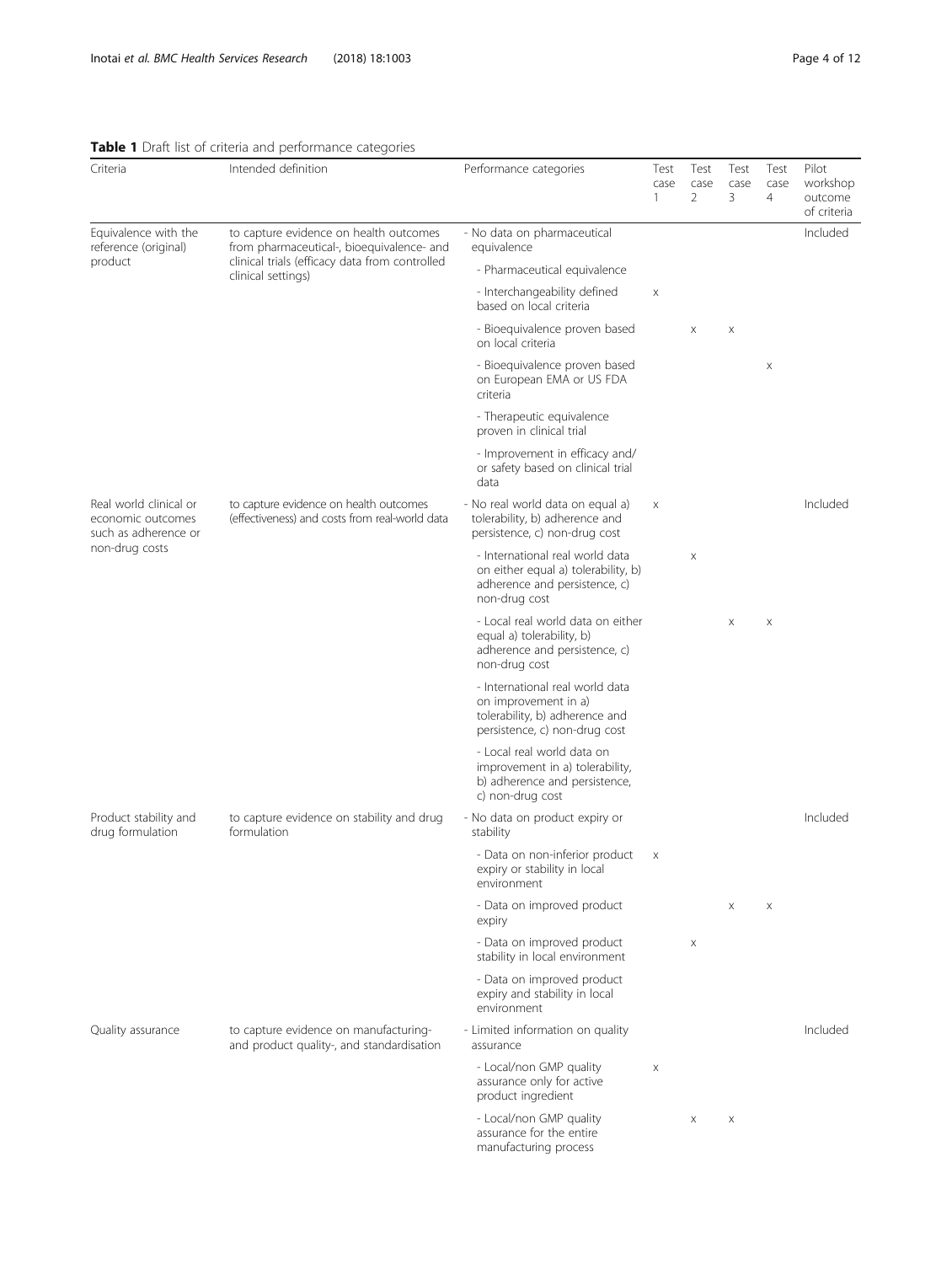|  |  |  | Table 1 Draft list of criteria and performance categories (Continued) |  |
|--|--|--|-----------------------------------------------------------------------|--|
|  |  |  |                                                                       |  |

| Criteria                   | Intended definition                                                                         | Performance categories                                                              | Test<br>case<br>1     | Test<br>case<br>$\overline{2}$ | Test<br>case<br>3  | Test<br>case<br>$\overline{4}$ | Pilot<br>workshop<br>outcome<br>of criteria |
|----------------------------|---------------------------------------------------------------------------------------------|-------------------------------------------------------------------------------------|-----------------------|--------------------------------|--------------------|--------------------------------|---------------------------------------------|
|                            |                                                                                             | - WHO GMP certification                                                             |                       |                                |                    | X                              |                                             |
|                            |                                                                                             | - EU or PIC/s GMP                                                                   |                       |                                |                    |                                |                                             |
| Macroeconomic benefit      | to capture wider economic benefits of<br>selecting the medicine (e.g. tax, investment,      | - The manufacturer has no local<br>investment in the country                        |                       |                                |                    |                                | Excluded<br>by                              |
|                            | employment etc.)                                                                            | - The manufacturer has minor<br>local investment in the country                     | X                     | $\times$                       |                    |                                | majority<br>voting                          |
|                            |                                                                                             | - The manufacturer has<br>moderate local investment in<br>the country               |                       |                                | Χ                  |                                |                                             |
|                            |                                                                                             | - The manufacturer has<br>significant local investment in<br>the country            |                       |                                |                    | X                              |                                             |
| Reliability of drug supply | to capture the stability and reliability of<br>drug supply (history and future gurantee)    | - Major and multiple problems in<br>the last 5 yrs                                  |                       |                                |                    |                                | Included                                    |
|                            |                                                                                             | - Minor and fairly frequent<br>problems in the last 5 yrs                           | $\times$              |                                |                    |                                |                                             |
|                            |                                                                                             | - Single precedence of supply<br>problems in the last 5 yrs                         |                       | X                              |                    |                                |                                             |
|                            |                                                                                             | - No precedence of supply<br>problems in the last 5 yrs                             |                       |                                | $\times$           | $\boldsymbol{\times}$          |                                             |
|                            |                                                                                             | - Manufacturer is financially<br>capable and willing to<br>quarantee supply         |                       |                                |                    |                                |                                             |
| Pharmacovigilance          | to capture data collection and assessment<br>on adverse events of pharmaceuticals           | - No pharmacovigilance system                                                       | X                     |                                |                    |                                | Included                                    |
|                            |                                                                                             | - Qualified person for<br>pharmacovigilance                                         |                       | $\times$                       |                    |                                |                                             |
|                            |                                                                                             | - Qualified person and<br>sophisticated system to collect<br>pharmacovigilance data |                       |                                | $\mathsf X$        | X                              |                                             |
| Added value service        | to capture extra services provided                                                          | - No program or service                                                             | $\boldsymbol{\times}$ |                                |                    |                                | Excluded                                    |
| related to the product     | alongside the drug with quantifiable and<br>demonstrated outcomes/benefits                  | - Availability of value added<br>service                                            |                       | $\mathsf X$                    |                    |                                | by<br>majority<br>voting                    |
|                            |                                                                                             | - Major value added service<br>with demonstrated outcomes                           |                       |                                | $\mathsf X$        | X                              |                                             |
| Price                      | Acquisition cost of the pharmaceutical<br>product compared to the lowest price<br>available | N/A                                                                                 | 2200<br><b>IDR</b>    | 2900<br><b>IDR</b>             | 3000<br><b>IDR</b> | 3800<br><b>IDR</b>             | Included                                    |

IDR - Indonesian Rupiah

the scoring function and weight of each criterion, and indicate the ranking among competing alternative medicines.

## Initial validation by key local experts

The proposed methodology on ranking and weighting, the draft criteria list, initial performance categories and proposed scoring functions were all discussed with-, and validated and approved by academic experts from different universities in Indonesia during two teleconferences. These experts were also invited to the policy workshop. To facilitate knowledge transfer even before the workshop for those with more limited background information on MCDA, a customised pre-reading material was developed and circulated among workshop participants.

Additionally, a set of four competing test cases was developed and pre-calibrated to simulate real world tendering decisions. Each test case represented a full drug profile described in a one-page summary report, containing information on how the pharmaceutical product performed according to each criterion.

## Outline of the workshop

A 2-day on-site workshop was organized with the participation of key local stakeholders involved in the public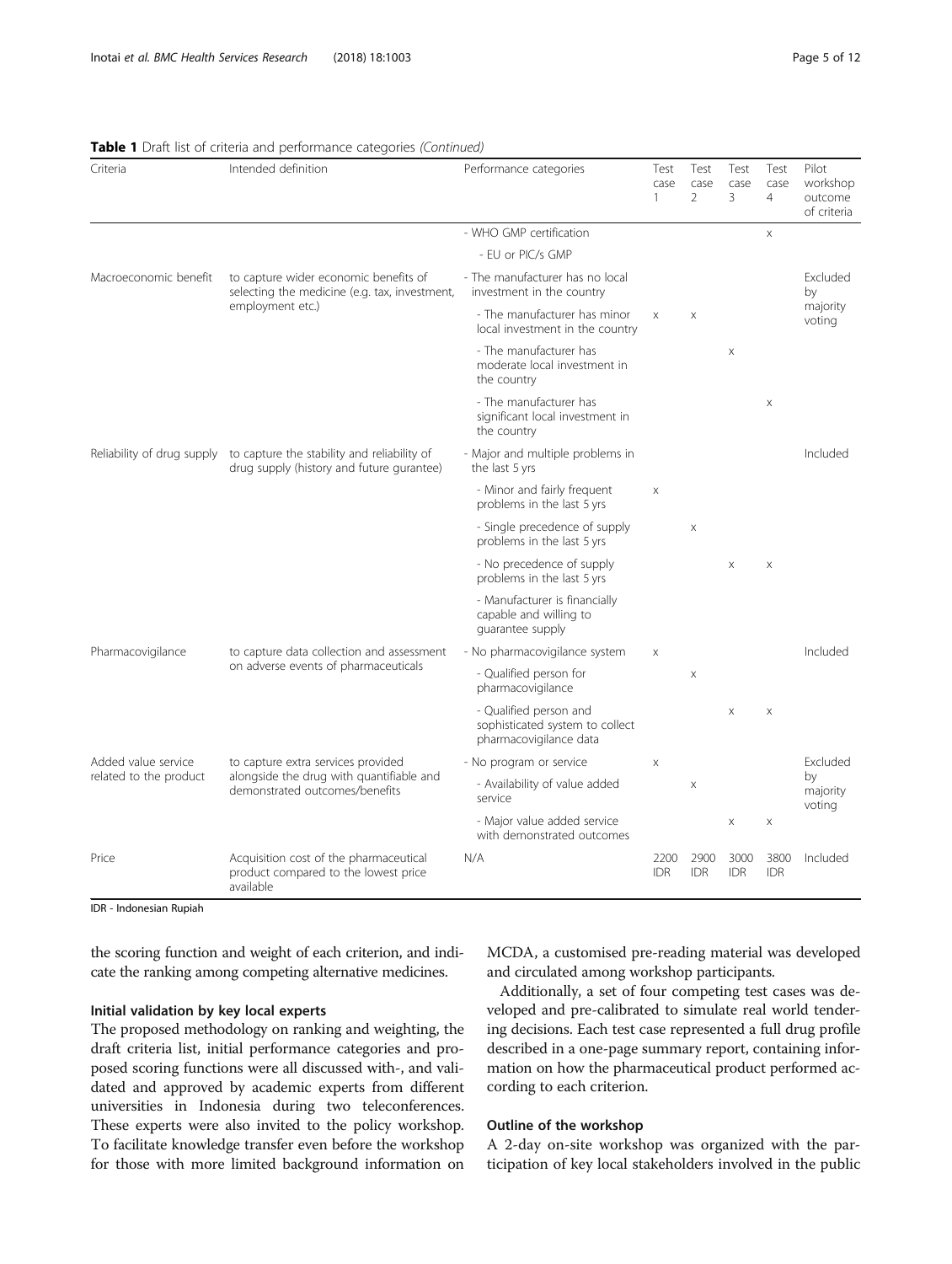procurement of off-patent pharmaceuticals. An overview of the policy landscape for procurement of OPPs was provided along with a background on the criteria for consideration in procurement decisions. The key objective of this workshop was to 1) select and approve the relevance of criteria in the Indonesian procurement process of OPPs 2) rank and weight the criteria 3) approve scoring functions of each criterion as well as 4) validate and fine-tune the MCDA framework based on reference cases.

#### Weight and scoring function of pharmaceutical price

According to a recently published guidance on the implementation of MCDA framework in developing countries [[21\]](#page-11-0), MCDA development should be started from the current decision-making criteria. Consequently, the first step was to determine the weight of pharmaceutical acquisition cost in the new MCDA framework. Workshop participants had to choose between values from 5 to 100% by 5% increments through anonymous voting implemented via a voting machine. The median value was calculated to reduce the impact of outliers. The second step was to determine the scoring function for acquisition cost (price). Participants were asked to vote on how much should be the excess price, above which they reward a product with 0% score for the Price criterion. This excess price was determined compared to the lowest-price option rewarded with maximum points for Price criterion. In this step,  $a + 200\%$  excess price means that products with prices at least 200% higher (i.e. three times or more expensive) than the lowest price candidate will receive 0% of the scores according to the Price criterion (cut-off point), while products with a 100% higher price (i.e. twice as expensive) will receive 50% of the maximum scores that can be granted based on the Price criterion. The full 100% of price scores are to be awarded to the lowest price option. Therefore, the price function was linear and decreasing from the lowest price product (with 100% of the price score assigned) to the cut-off point (with 0% of the price score assigned). Participants could select the excess price (i.e. the cut-off point) between  $+25\%$  to  $+500\%$  to modify the steepness of a scoring function for prices and the median values were calculated to determine the cut-off point. Having a price scoring function independent of the price distribution of the competing products (i.e. by not linking the zero point for price to the most expensive product) prevents differences from being too large within the points awarded when product prices are in a small range or being too small in points awarded when the product prices are in a large interval. In other words, the steepness of the scoring function can be adjusted to the expected price distribution of the competing products.

## Creating scoring functions and ranking of non-price criteria

As an introduction to the third step, participants were presented the 8-item list of non-price criteria, including 1) the definition of criteria, 2) the performance categories (see Table [1\)](#page-3-0) and 3) the proposed scoring function for each criterion. The draft scoring function for each non-price criterion was defined by percentages of scores assigned to the corresponding ordinal-scale performance categories and was validated by local experts before the workshop. A higher percentage indicated better performance, with 100% being the full score that could be awarded any particular criterion, while 0% represented the worst score for performance of any criterion. Very poor performance in some key criteria resulted in their exclusion from the assessment (exclusion category). At this stage participants had the opportunity to add or delete items from the criteria list and the performance categories as well as to adjust the scoring function by majority voting. Once attributes of non-price criteria were discussed and agreed upon, as the third exercise participants were asked to rank the criteria based on their importance according to the modified SMART method. As a warming-up exercise, participants were presented a 'worst case scenario' (i.e. a hypothetical product performing in all the criteria at their worst levels). Participants were then asked to identify and vote on that criterion which they thought should be moved from the worst level to the best performance level to improve the performance of the hypothetical product. This was done to identify the most important criterion. Then participants were asked to vote on another criterion to be moved from the worst level to the best performance level again, to improve the performance of the hypothetical product. This identified the second most important criterion etc. In the end, the modified SMART process resulted in a list of the different criteria in order of their importance.

## Weighting non-price criteria

Once the ranking between criteria was established, a swing weighting method was used to estimate the relative weights of the non-price criteria as the fourth step. In the swing weighting, a fixed number of points (initially 10), was assigned to the least important criterion. Ten being the lowest point score, participants voted on how much more points the second least important criterion should be assigned to reflect its relative importance. Participants could select percentages ranging from 0% to  $+50\%$  by 5% increments and between  $+50\%$  to  $+$ 100% (i.e. two times more important) by 10% increments respectively, and the median values were considered. If, as an example, the median of the audience's votes was + 50%, the second least important criterion received 10 + 10\*50% = 15 points. In the next vote, participants had to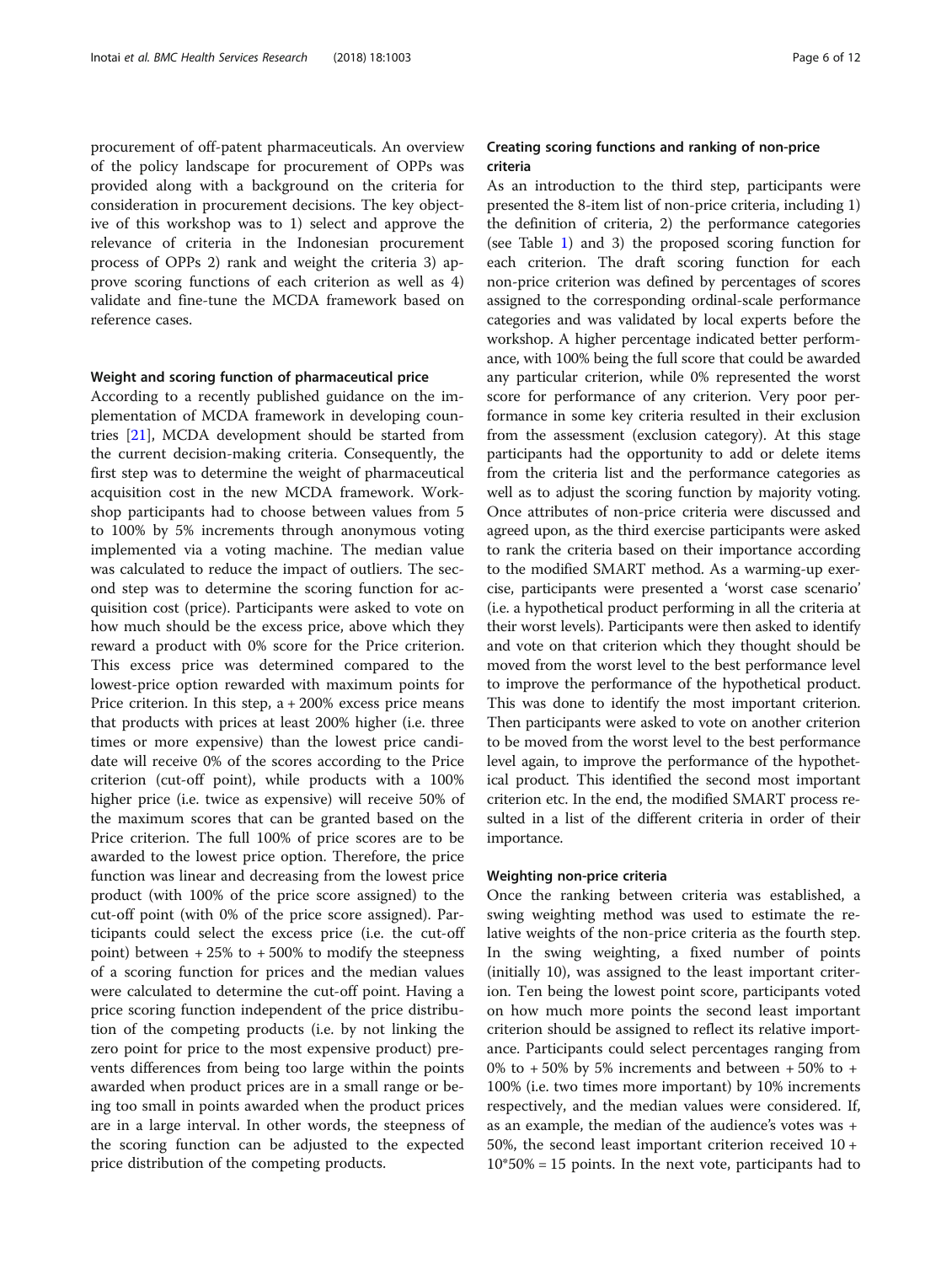make their judgement on the subsequent criterion in the priority list, considering the points assigned to the second least important criterion (e.g. 15) as a basis (etc.). The voting process was continued until each of the increasingly important criteria received progressively higher points. Scores for swing weighting can be seen in the Result section. In case of equal ranking, a 0% increment was assigned to indicate that a criterion had the same importance as the previous criterion and thus received the same point values. After assigning points to all criteria, first, the non-price criteria scores identified by participants were summarized and normalized to 100%; resulting in the relative weights for each non-price criterion. Once the relative weights of non-price criteria were elicited based on their progressively higher point values, they were normalized once again, yet this time taking the weight of the Price criterion into account as well, to obtain the final weighted values. Participants were shown the final calculated weights for the price and non-price criteria and then had the opportunity to adjust their opinion on any price weight during a second vote. This completed the draft MCDA framework.

## Validating the framework on test cases

Participants were then provided a set of 4 different test cases. These described the performance of 4 hypothetical drugs according to the criteria of the draft MCDA framework. Participants populated the draft MCDA framework with the test cases to prepare the performance matrix. Finally, as a fifth step, participants had the opportunity to adjust the framework with a special focus on the price weight and the scoring function for price (e.g. cut-off point). Preparation of the initial MCDA framework ended at this stage.

## Results

The draft criteria list, their corresponding performance categories and the hypothetical drug profiles are presented

in Table [1.](#page-3-0) Table 2 describes affiliation of the 20 local workshop participants representing different stakeholder groups with a thorough understanding of the national procurement of OPPs. The majority of them had an affiliation at the Ministry of Health, the local drug regulatory agency and the National Formulary Committee.

The initial median value for both price weight and the cut-off point was 50% (Individual voting results can be seen in Table [3\)](#page-7-0). Except for some slight changes (some performance categories were re-defined as exclusion categories and amendments were suggested in phraseology), the proposed scoring function was approved by the participants with no further requests for additional criteria. Although, after a thorough discussion, two criteria (Macroeconomic benefit and Added value services related to the product) were considered to be less relevant in Indonesia and were excluded from the criteria list by majority voting (Table [1](#page-3-0)). The ranking of the remaining 6 criteria is shown in Table [4](#page-8-0) (Ranking). (Votes for the swing weighting are summarised in Table [3.](#page-7-0)) Increment swing weights from the least important criterion to the most important ones were  $+ 15\%, + 100\%, + 50\%, + 0\%$ (meaning equal ranking) and + 50%, respectively (See Table [3](#page-7-0), for relative scores on swing weighting, see Table [4](#page-8-0)). After concluding the relative weights of all non-price criteria and normalizing them to 100% (see Table [4](#page-8-0), Weight of non-price criteria), the relative weights of non-price criteria were recalculated in order to complete the total  $6 + 1$  criteria weights with price weight to be exactly 100% (Table [4](#page-8-0), Draft weights). Since most participants preferred no adjustment in the price weight and cut-off point at this stage, this was the final step in developing the initial MCDA framework. After entering the data from the test cases described in Table [1](#page-3-0) to the Excel framework, participants adjusted the median price weight to  $40\%$  and cut-off point to  $+100\%$ (Table [4](#page-8-0), Final weights of initial MCDA).

The objective of the final section of the workshop was to create an action plan on the policy implementation of repeated use MCDA in Indonesian OPP procurement

Table 2 Local workshop participants

| Institution                                                                                                                    | Number of experts | $\%$ |
|--------------------------------------------------------------------------------------------------------------------------------|-------------------|------|
| Badan Pengawas Obat dan Makanan (BPOM) - Local drug regulatory agency                                                          | 4                 | 20%  |
| Lembaga Kebijakan Pengadaan Barang Jasa Pemerintah (LKPP) -<br>National Public Procurement Agency of the Republic of Indonesia |                   | 5%   |
| Kementerian Kesehatan Republik Indonesia - Ministry of Health of the<br>Republic of Indonesia                                  |                   | 35%  |
| Dewan Jaminan Sosial Nasional - Jaminan Kesehatan Nasional (DJSN – JKN) -<br>National Social Security Council                  |                   | 5%   |
| Perhimpunan Rumah Sakit Seluruh Indonesia - Hospital association                                                               |                   | 5%   |
| Komite Nasional Penyusunan Formularium Nasional - National Formulary Committee                                                 | 4                 | 20%  |
| Gabungan Perusahaan Farmasi Indonesia - Pharmaceutial manufacturers association                                                |                   | 10%  |
| Total                                                                                                                          | 20                | 100% |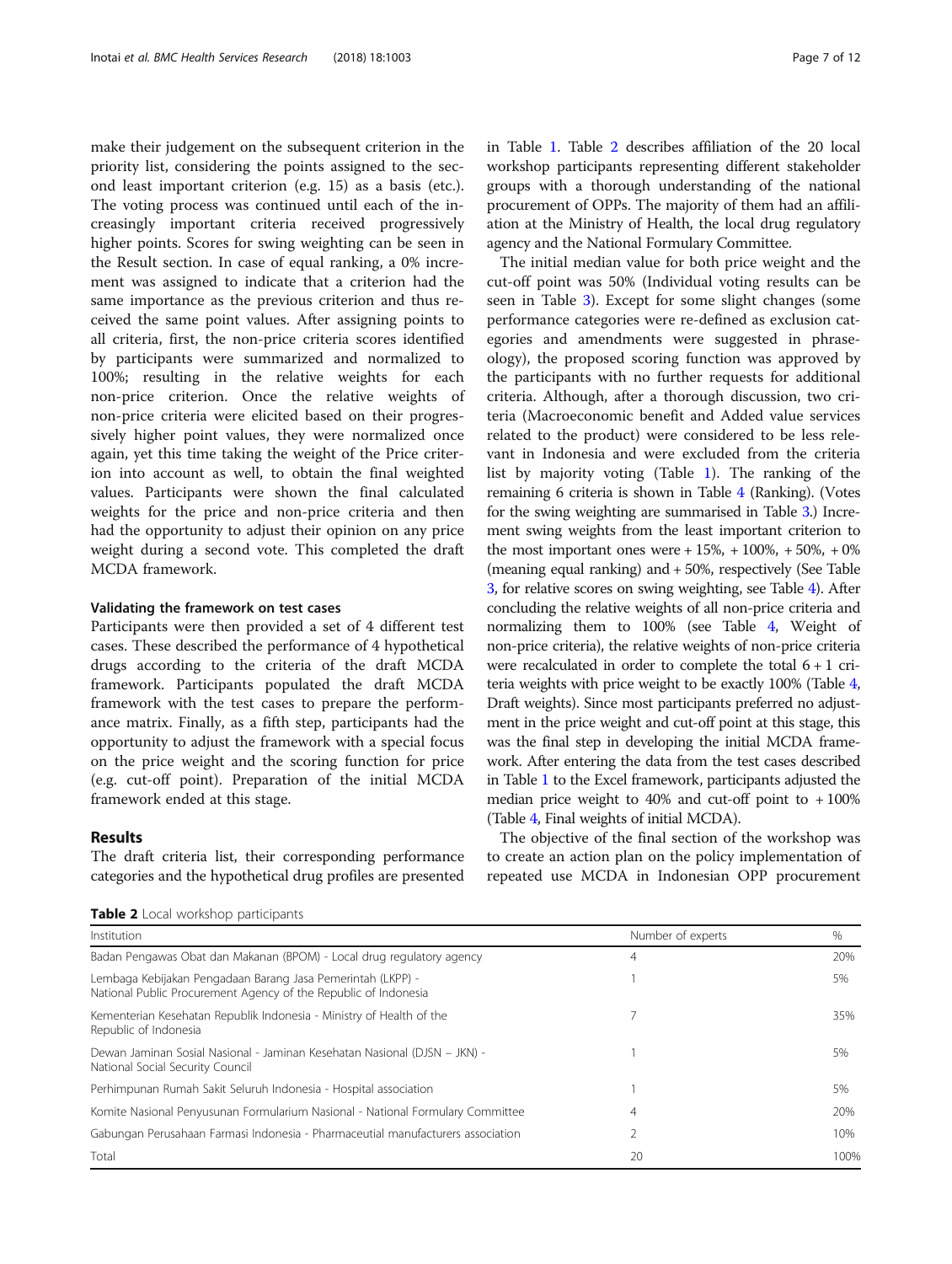| ١      |
|--------|
|        |
|        |
|        |
|        |
|        |
| ١      |
|        |
| ֬֘֝    |
|        |
|        |
|        |
| ı      |
| 1<br>r |
|        |
|        |
|        |
|        |
| í      |
| ٠      |

<span id="page-7-0"></span>

| Median<br>50%<br>15%<br>40%<br>50%<br>50%<br>0%<br>100%<br>3<br>$\sim$<br>95%<br>$^{+}$<br>90%<br>85%<br>$\ddot{}$<br>80%<br>75%<br>70%<br>$^{+}$<br>65%<br>$^{+}$<br>60%<br>$\ddot{}$<br>55%<br>50%<br>$\infty$<br>45%<br>40%<br>35%<br>30%<br>25%<br>20%<br>15%<br>0% 5% 10% | $+$ | Price weight (initial) 16 1 | $\frac{1}{1}$ 16 4<br>weighting<br>Swing | vote $15$<br>2 | $\frac{16}{3}$ 16 4 | vote 16 16<br>$\overline{4}$ | vote 15<br>$\overline{5}$ | $\overline{1}$<br>Price weight |
|--------------------------------------------------------------------------------------------------------------------------------------------------------------------------------------------------------------------------------------------------------------------------------|-----|-----------------------------|------------------------------------------|----------------|---------------------|------------------------------|---------------------------|--------------------------------|
|                                                                                                                                                                                                                                                                                |     |                             |                                          |                |                     |                              |                           |                                |
|                                                                                                                                                                                                                                                                                |     |                             |                                          |                |                     |                              |                           |                                |
|                                                                                                                                                                                                                                                                                |     |                             |                                          |                |                     |                              |                           |                                |
|                                                                                                                                                                                                                                                                                |     |                             |                                          |                |                     |                              |                           |                                |
|                                                                                                                                                                                                                                                                                |     |                             |                                          |                |                     |                              |                           |                                |
|                                                                                                                                                                                                                                                                                |     |                             |                                          |                |                     |                              |                           |                                |
|                                                                                                                                                                                                                                                                                |     |                             |                                          |                |                     |                              |                           |                                |
|                                                                                                                                                                                                                                                                                |     |                             |                                          |                |                     |                              |                           |                                |
|                                                                                                                                                                                                                                                                                |     |                             |                                          |                |                     |                              |                           |                                |
|                                                                                                                                                                                                                                                                                |     |                             |                                          |                |                     |                              |                           |                                |
|                                                                                                                                                                                                                                                                                |     |                             |                                          |                |                     |                              |                           |                                |
|                                                                                                                                                                                                                                                                                |     |                             |                                          |                |                     |                              |                           |                                |
|                                                                                                                                                                                                                                                                                |     |                             |                                          |                |                     |                              |                           |                                |
|                                                                                                                                                                                                                                                                                |     |                             |                                          |                |                     |                              |                           |                                |
|                                                                                                                                                                                                                                                                                |     |                             |                                          |                |                     |                              |                           |                                |
|                                                                                                                                                                                                                                                                                |     |                             |                                          |                |                     |                              |                           |                                |
|                                                                                                                                                                                                                                                                                |     |                             |                                          |                |                     |                              |                           |                                |
|                                                                                                                                                                                                                                                                                |     |                             |                                          |                |                     |                              |                           |                                |
|                                                                                                                                                                                                                                                                                |     |                             |                                          |                |                     |                              |                           |                                |
|                                                                                                                                                                                                                                                                                |     |                             |                                          |                |                     |                              |                           |                                |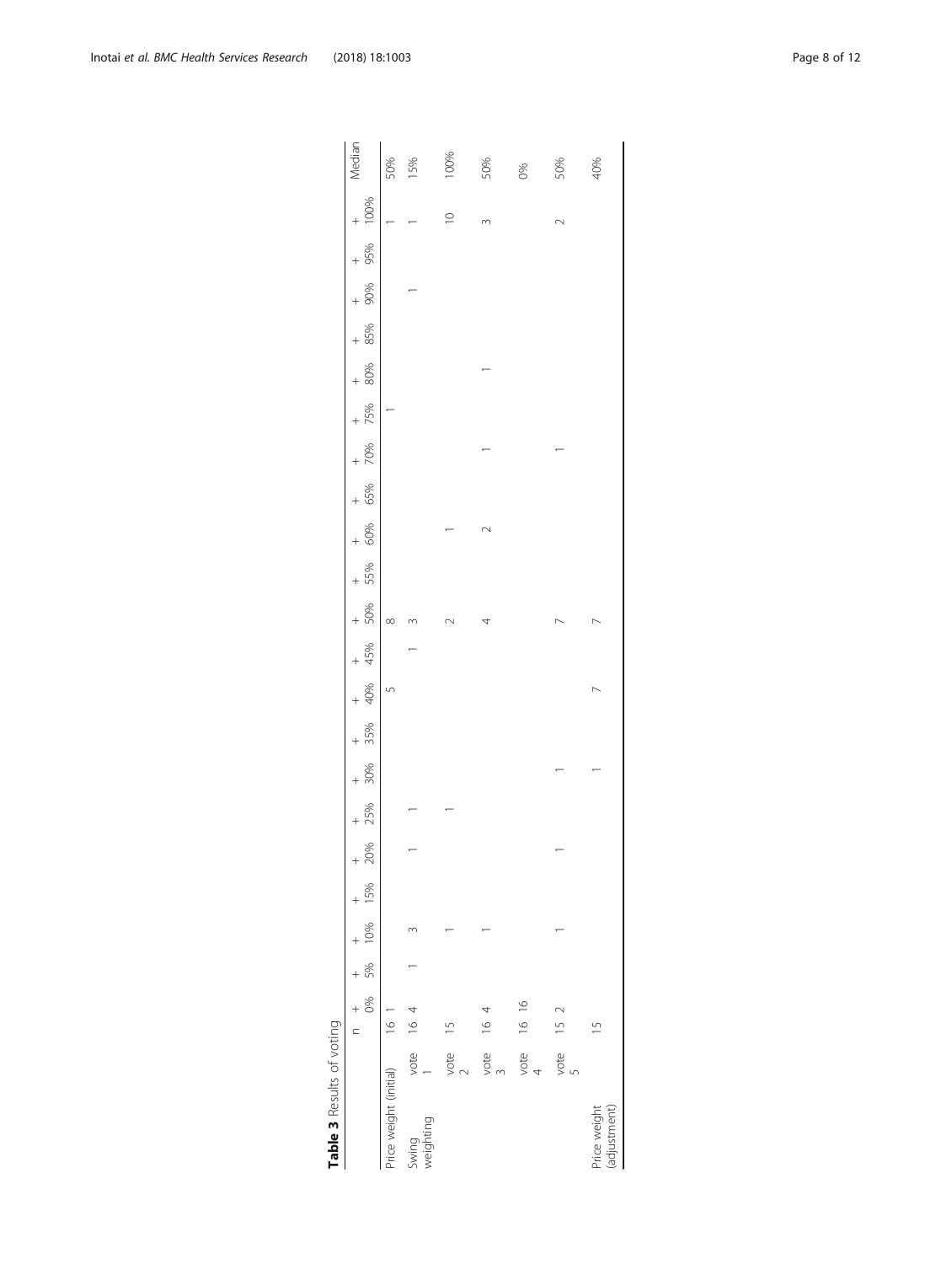| Criterion                                                                          | SMART<br>Ranking | Swing weighting<br>(see Table 3)      | Relative scores for swing<br>weighting | Weight of non-<br>price criteria | Draft<br>Weights | Final weights of<br>initial MCDA |
|------------------------------------------------------------------------------------|------------------|---------------------------------------|----------------------------------------|----------------------------------|------------------|----------------------------------|
| Price advantage                                                                    | N/A              |                                       |                                        |                                  | 50.0%            | 40.0%                            |
| Quality assurance                                                                  |                  | Vote $5: +50\%$                       | 51.75                                  | 31.4%                            | 15.7%            | 18.8%                            |
| Equivalence with the reference<br>(original) product                               | 2                | Vote $4: +0\%$<br>(=equal importance) | 34.5                                   | 20.8%                            | 10.4%            | 12.5%                            |
| Product stability and drug<br>formulation                                          | 2                | Vote $3: +50\%$                       | 34.5                                   | 20.8%                            | 10.4%            | 12.5%                            |
| Reliability of drug supply                                                         | 3                | Vote $2: +100\%$                      | 23                                     | 14.0%                            | 7.0%             | 8.4%                             |
| Real world clinical or economic<br>outcomes such as adherence or<br>non-drug costs | $\overline{4}$   | Vote $1: + 15\%$                      | 11.5                                   | 7.0%                             | 3.5%             | 4.2%                             |
| Pharmacovigilance                                                                  | 5                | N/A                                   | 10                                     | 6.0%                             | 3.0%             | 3.6%                             |

## <span id="page-8-0"></span>Table 4 Criteria weights

(Table 5). Participants from multiple affiliations confirmed the importance of disseminating the results in a white paper and in a scientific manuscript. Industry representatives highlighted the relevance of transparency to improve the tendering process. This necessitates improving the clarity of requirements when submitting dossiers for off-patent tenders, in part due to manufacturers are not confident in being successful in the tender processes and due to economic reasons

because they cannot reduce their prices to the expected price level. Considering multiple winners in each tender may facilitate the willingness of manufacturers to participate in the tender process. Opportunity for revision and adjustment of weights and scoring functions after evaluating the reference cases was considered to be very important in improving the appropriateness of the MCDA tool. As a consequence, gradual implementation of MCDA in policy decisions

Table 5 Development of MCDA tool for repeated use

| Process               |                                              | Steps                                                                                      | Deliverable                               |
|-----------------------|----------------------------------------------|--------------------------------------------------------------------------------------------|-------------------------------------------|
| Development           | Desk research                                | Defining the decision problem                                                              | MCDA objectives                           |
|                       |                                              | Initial selection and structure of criteria                                                | Draft list of criteria                    |
|                       |                                              | Initial scoring functions for criteria                                                     |                                           |
|                       | Policy workshop                              | Final selection of criteria                                                                | Final criteria list                       |
|                       |                                              | Scoring functions for criteria                                                             |                                           |
|                       |                                              | Weighting the criteria                                                                     | Criteria weighting                        |
| Initial dissemination |                                              | Initial MCDA tool is released with<br>submission template                                  | Publication<br>(with or without training) |
| Policy application    | Pilot - Repeated use of<br>initial MCDA tool | Manufacturers submit necessary data<br>based on MCDA submission template                   | Performance matrix                        |
|                       |                                              | Secretariat of decision-making body<br>validates information submitted by<br>manufacturers |                                           |
|                       |                                              | Calculation of aggregate scores                                                            |                                           |
|                       |                                              | Final review of alternatives' performance<br>by members of decision-making committee       |                                           |
|                       |                                              | Interpretation and reporting                                                               | MCDA recommendation                       |
|                       |                                              | Policy decision                                                                            | Final decision                            |
|                       | Revision of MCDA                             | Revision of initial MCDA tool based on early experiences                                   | Final MCDA tool                           |
|                       |                                              | Policy workshop to finalize MCDA tool                                                      |                                           |
| Final dissemination   |                                              | Final MCDA tool is released with submission template                                       | Publication<br>(with or without training) |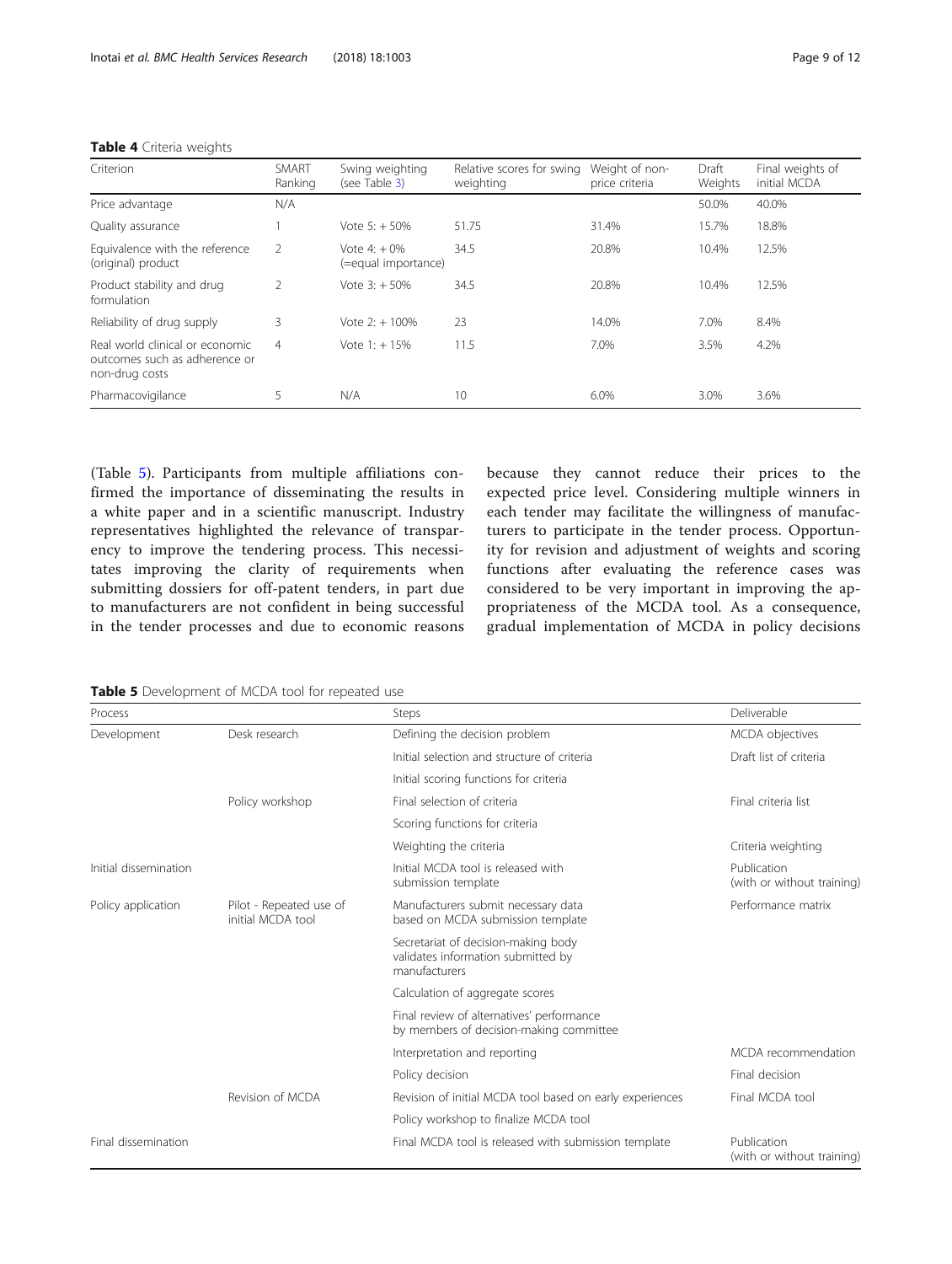was recommended. After a 1-year pilot phase, weights and scoring functions should be revised and adjusted according to the initial experience based on routine application of the initial MCDA tool in the pilot period.

## **Discussion**

## Relevance of test cases in adjusting weight and scoring function of price

The weight of acquisition cost is one of the most crucial criteria in MCDAs use for the procurement of pharmaceuticals. There should be an optimal balance between price weights that are too high suggesting that no meaningful improvement is recommended in the system and weights that are too low suggesting it will receive little support by policy-makers or payers. The settled weight of price in the current procurement process of off-patent medicines was too high according to the majority of workshop participants. As a consequence, it was initially reduced from 70% (specified by the current legislation) to 50%. Nevertheless, even the 50% initial cut-off point that participants voted for also appeared to be too tight and rigorous after validating the initial draft MCDA tool with test cases. According to the linear scoring function, this means that products with more than a 50% higher acquisition cost than the lowest price candidate should be assigned 0% of scores for price, still resulting in an emphasis on price that is too dominant. Therefore the price weight was reduced to 40%. Test cases also revealed the need to adjust the scoring function of the price, and so the cut-off point was increased to  $+100\%$ . This indicates the preference of workshop participants to choose more price premium when it brings other benefits expressed in other criteria. Overall, the application of test cases improved the understanding of workshop participants on how MCDA works and what their opinion on weights and scoring functions means in real world decisions.

## Comparison with other frameworks

The Chinese Beijing MCDA framework [\[17](#page-11-0), [18](#page-11-0)] for off-patent tenders assigns a maximum of 100 points for non-price criteria (50 for product quality criterion and 50 for manufacturer site criterion, respectively) and an additional 30 points for price. Therefore, Beijing applies an even lower weight for price of 23.1% compared to the 40% weight recommended in Indonesia. However, as the test cases highlighted, the weight of price also highly depends on the scoring function for the price criterion. Similarly to the conclusion of the Indonesian workshop participants, the Beijing MCDA process also nominates multiple (namely two) winners.

## Proposed steps of policy implementation

Table [5](#page-8-0) describes key steps to the implementation of a repeated use MCDA. The first 6 steps of the MCDA development and dissemination are already completed by running the policy workshop in Jakarta. However, further steps are necessary to have the final MCDA up and running in routine use in Indonesia for making OPP procurement decisions.

The action plan highlighted the necessity of standardizing the formal requirements of the submission dossier prepared by pharmaceutical companies. During the workshop, the test cases were provided to the participants in an easy-to-follow one-page performance matrix (Table [1](#page-3-0)), containing how the drug performed according to each criterion. Once the initial MCDA is being routinely used, a similar template should be considered as a cover page for pharmaceutical submission dossiers. This means that pharmaceutical companies should indicate scores based on the best available and submitted evidence for their pharmaceutical products and then the MCDA committee should validate initial scores after critical appraisal of the submitted evidence. At first, materials submitted by manufacturers should be checked by the secretariat of the procurement agency in order to prepare the initial performance matrix for each competing alternative. Some of the inputs submitted by the manufacturers, e.g. the supply track record of manufacturers or data on equivalence to the original product may be partially or fully validated by specific regulatory bodies, such as the Ministry of Health or the Indonesian drug regulatory agency. Then, based on the initial validation of scores, the cover page of the dossier containing an assessment on how the product performs according to the MCDA criteria shall be forwarded to a committee for final approval of the scores before making a recommendation.

## Uncertainty in the MCDA framework

In general, uncertainty in MCDA models can be related to model inputs and structural uncertainty [[12\]](#page-11-0). As our MCDA framework is developed for repeated use, the uncertainty in input data should be managed at the critical appraisal phase by the secretariat of the procurement agency. Structural uncertainty can be related to disagreement on the criteria selection, weighting method or scoring functions. Although workshop participants represented all key institutions in Indonesia, the overall number of participants who participated in the voting was relatively low, which is a potential limitation of our study and represents room for structural uncertainty. Therefore, after a one-year pilot phase authors propose that the MCDA framework should be revisited based on the initial experience. Once the necessary adjustments on weights or scoring functions are made in a similar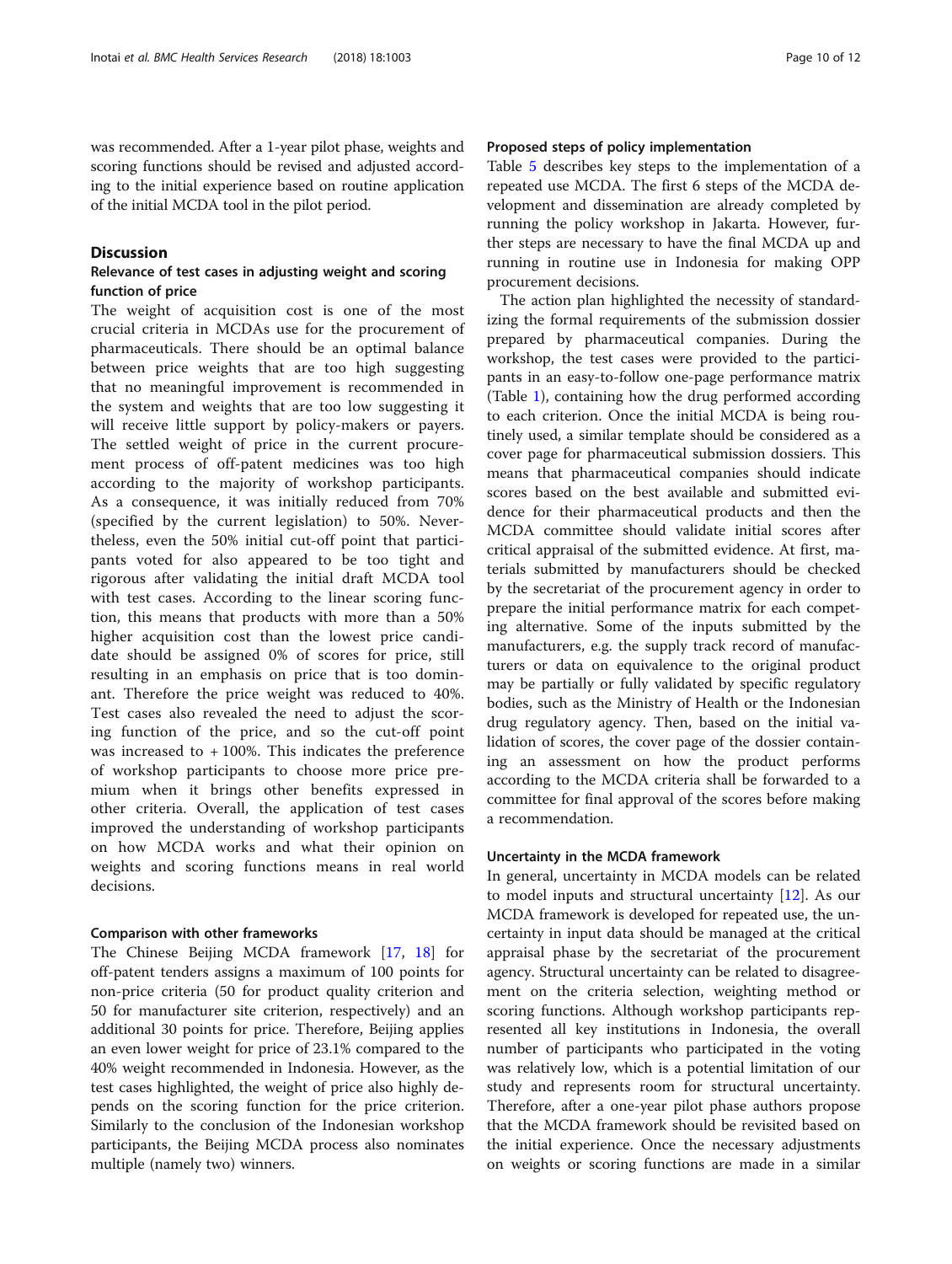<span id="page-10-0"></span>policy workshop, the final MCDA is ready to be officially introduced in the decision-making process. However, considering the periodic review of the MCDA tool (e.g. in every 3 years) may further reduce the structural uncertainty.

#### Policy implications

Explicit and publicly available decision criteria can potentially further improve the transparency and accountability of the national procurement process in Indonesia. Additionally, the introduction of other criteria could create incentives for manufacturers to invest into additional data collection, improved supply chain reliability or better quality off-patent products which may ultimately result in more health gain for the society. The study confirmed the potential relevance of MCDA methodology and easy-to-use tools in the pharmaceutical policies of developing countries even for OPPs. Many of the learnings from this process in Indonesia can be applied to other emerging market countries as well.

## Conclusions

The study describes a prototype of how additional criteria can be added to improve the lowest price policy objective in public procurement of off-patent pharmaceuticals in a developing country. MCDA seems to be a useful tool for the drug procurement process (tender) in Indonesia. While according to the global trends, MCDA may facilitate several separate decision points in health care systems, the list of criteria, weights and scoring functions should be adjusted to the decision context. The Indonesian case highlighted that within the current tendering criteria, the pharmaceutical's acquisition cost is too dominant, which may be corrected by 1) reducing the weight of price or 2) by increasing the cut-off point while aiming not to exclude good quality but higher-priced products from the opportunity to win a tender. Nevertheless, an equilibrium on price weight should be identified to maintain financial sustainability and political support to implement the new system. The explicit introduction of multiple non-price criteria suggests to pharmaceutical companies that their efforts to do more than what is required will be awarded.

#### Abbreviations

BE: bioequivalence; BPOM: Badan Pengawas Obat dan Makanan; DJSN– JKN: Dewan Jaminan Sosial Nasional-Jaminan Kesehatan Nasional; GMP: Good Manufacturing Practice; IDR: Indonesian Rupiah; ISPOR: International Society For Pharmacoeconomics and Outcomes Research; JKN: Jaminan Kesehatan Nasional; MCDA: Multi-Criteria Decision Analysis; OPP: Off-Patent Pharmaceuticals; PE: pharmaceutical equivalence; PIC/S: Pharmaceutical Inspection Co-operation Scheme; PPK: Pejabat Pembuat Komitmen; SMART: Simple Multi-Attribute Rating Technique; UGM: Universitas Gadjah Mada

#### Acknowledgements

The authors wish to thank the workshop participants in Jakarta, in 14-15 March 2017 for their active participation.

#### Funding

Syreon Research Institute received financial support from Abbott Established Pharmaceutical Division. However, the authors summarised their independent professional opinions and take full responsibility for potential errors in the manuscript. The content of this paper, as well as the views and opinions expressed therein are those of the Authors and not the organizations that employ them.

#### Availability of data and materials

All data generated or analysed during this study are included in this article.

#### Authors' contributions

AI and BN conducted the literature review, ZK, DB and NM identified the initial list of criteria. AI, BN and ZK reduced the number of criteria and developed initial scoring function, ID, EK and AY approved the initial list of criteria and the scoring function. BN developed the excel framework, AI, KW and ZK reviewed the excel framework, ID, EK, AP, AY approved the excel framework. ID, EK, AP, AY, SP validated the applicability of the excel framework and contributed to interpretation of results. AI drafted the manuscript. DB, NM, ID, EK, AY, AP, BN and SP reviewed the manuscript, ZK and KW finalised the manuscript. All authors reviewed and approved the final version of the manuscript.

#### Ethics approval and consent to participate

During the policy workshop, no items related to personal health or clinical data or information related to the evaluation of any specific health technologies were collected. Representatives of the Indonesian Ministry of Health and Drug Regulatory Agency were among the workshop participants. These senior experts confirmed that ethics approval was not necessary according to national regulations.

#### Consent for publication

Not applicable.

## Competing interests

The authors declare that they have no competing interests. The authors summarised their independent professional opinions and take full responsibility for potential errors in the manuscript.

#### Publisher's Note

Springer Nature remains neutral with regard to jurisdictional claims in published maps and institutional affiliations.

#### Author details

<sup>1</sup> Syreon Research Institute, Mexikói str. 65/A, Budapest 1142, Hungary. 2 Department of Health Policy and Health Economics, Eötvös Loránd University (ELTE), Pázmány Péter sétány 1/A, Budapest 1117, Hungary. <sup>3</sup>Department of Pharmacotherapy, University of Utah College Of Pharmacy Pharmacotherapy Outcomes Research Center, Salt Lake City, UT, USA. <sup>4</sup>Health Services Organization and Management, National School of Public Health, Athens, Greece. <sup>5</sup>Department Of Pharmacology & Therapy, Faculty Of Medicine, Universitas Gadjah Mada, Yogyakarta, Indonesia. <sup>6</sup>National Public Procurement Agency of the Republic of Indonesia, Jakarta, Indonesia. 7 Department Of Pharmacology, Faculty Of Medicine, Lambung Mangkurat University, Banjarmasin, Indonesia. <sup>8</sup>Coordinating Ministry for Human Development and Culture Building, Jakarta, Indonesia. <sup>9</sup>Abbott Established Pharmaceutical Division, Basel, Switzerland.

#### Received: 3 November 2017 Accepted: 10 December 2018 Published online: 29 December 2018

#### References

- 1. James PA, Oparil S, Carter BL, Cushman WC, Dennison-Himmelfarb C, Handler J, Lackland DT, et al. 2014 evidence-based guideline for the management of high blood pressure in adults: report from the panel members appointed to the eighth joint National Committee (JNC 8). JAMA. 2014;311(5):507–20.
- International Diabetes Federation. Global guideline for type 2 diabetes. 2012. [https://www.iapb.org/wp-content/uploads/Global-Guideline-for-Type-](https://www.iapb.org/wp-content/uploads/Global-Guideline-for-Type-2-Diabetes-IDF-2012.pdf)[2-Diabetes-IDF-2012.pdf.](https://www.iapb.org/wp-content/uploads/Global-Guideline-for-Type-2-Diabetes-IDF-2012.pdf) Accessed 13 Dec 2018.